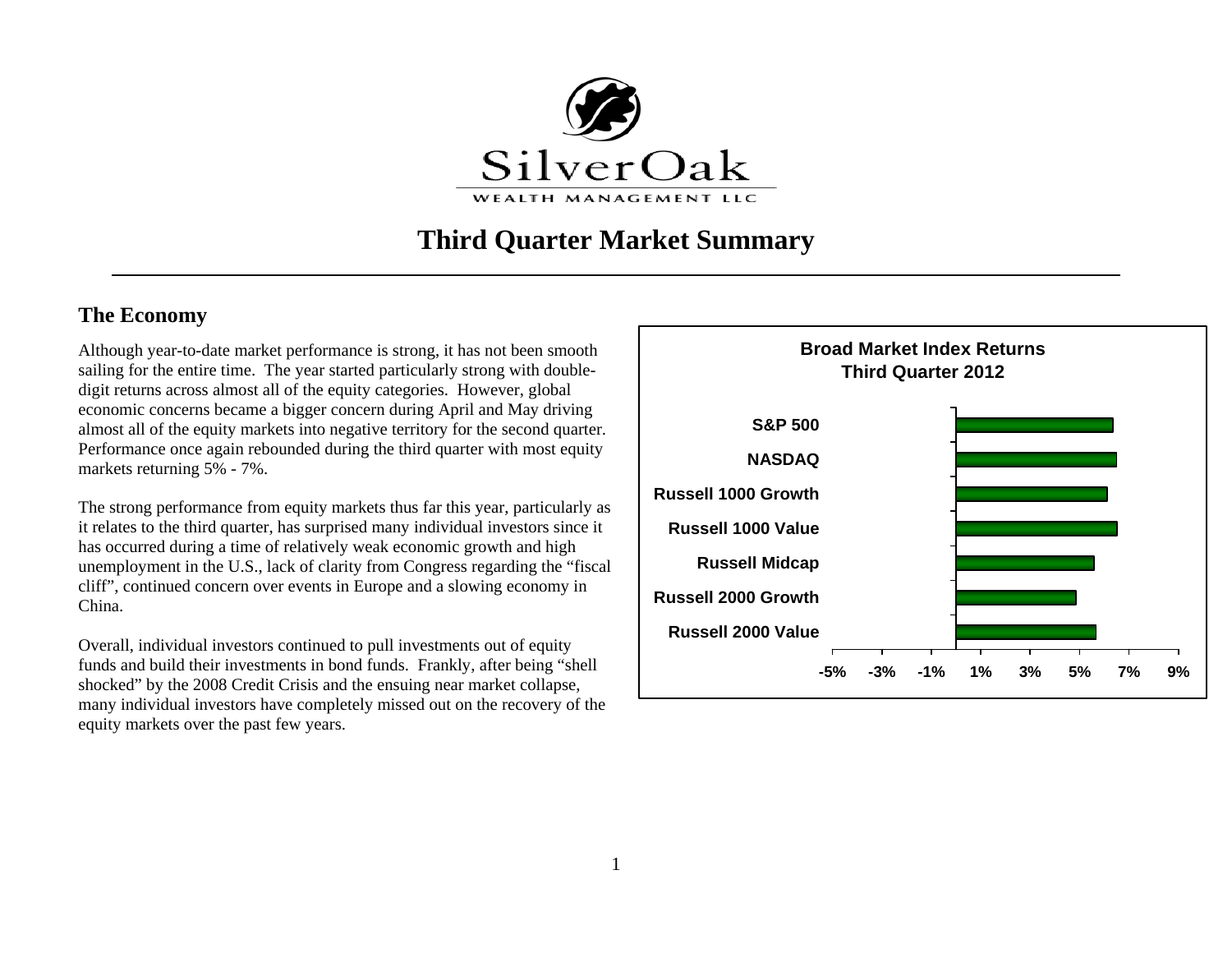#### **Highlights**

#### **GDP**

- The Bureau of Economic Analysis released the third estimate of second quarter 2012 GDP, an increase of 1.3% versus first quarter 2012, revised down from the second estimate of 1.7%.
- Real GDP rose 2.1% from the second quarter of 2011 to the second quarter of 2012.
- The University of Michigan Consumer Sentiment Index in September was revised down from 79.2 to 78.3, which was an increase from August. August was 74.3 up from 72.3 in July.
- ISM Manufacturing Index increased to 51.5 in September from 49.6 in August. Typically, when the ISM Index is above 55 it is bullish and when it is below 45 it is bearish.
- In August, Conference Board Leading Economic Index increased 2.13% year-over-year to 95.7
- The price of WTI Crude Oil was \$92.18 at the end of September, which is 8% higher than \$85.04 at the end of June. The price of Brent Crude Oil rose 18% in the quarter to \$111.36.
- Headline CPI was relatively stable as August came in at 1.7% year-overyear, up from 1.4% in July. Core CPI, which does not include food and energy, came in at 1.9%. Inflation levels have increased in the past two years but remain at acceptable levels as they are under historical averages.

#### **HOUSING**

• Preliminary existing home sales rose in August with an annualized rate of 4.3 million units from 3.98 million units in July. The August annualized rate is 10.0% above the 3.91 million units in August 2011 as existing home sales have been rising slowly since last summer.

- Median existing home sale prices rose during the quarter. Prices have risen since the beginning of the year as prices were 10.22% higher from the levels of one year ago.
- New home sales declined slightly in August with a seasonally adjusted annual rate of 373k homes sold versus 374k in July and 361k in June. Home sales have been trending up since last summer. However, new home sales are still at depressed levels compared to long-term averages of above 600k units.
- S&P Case-Shiller 20-City Home Price Index (seasonally adjusted) showed home prices rose 1.1% year-over-year in July. This is the second month in a row that prices have risen after twenty months of falling prices.

## **EMPLOYMENT**

- The labor market was stronger in the third quarter as the July and August Nonfarm Payrolls increased by 181,000 and 142,000 respectively, which was much higher than the second quarter. In September, preliminary Nonfarm Payrolls increased by 114,000, which was lower than consensus expectation of 120,000 new jobs.
- The unemployment rate decreased from 8.2% in June to 7.8% in September.
- Initial Jobless Claims continue to decrease to a more normalized level.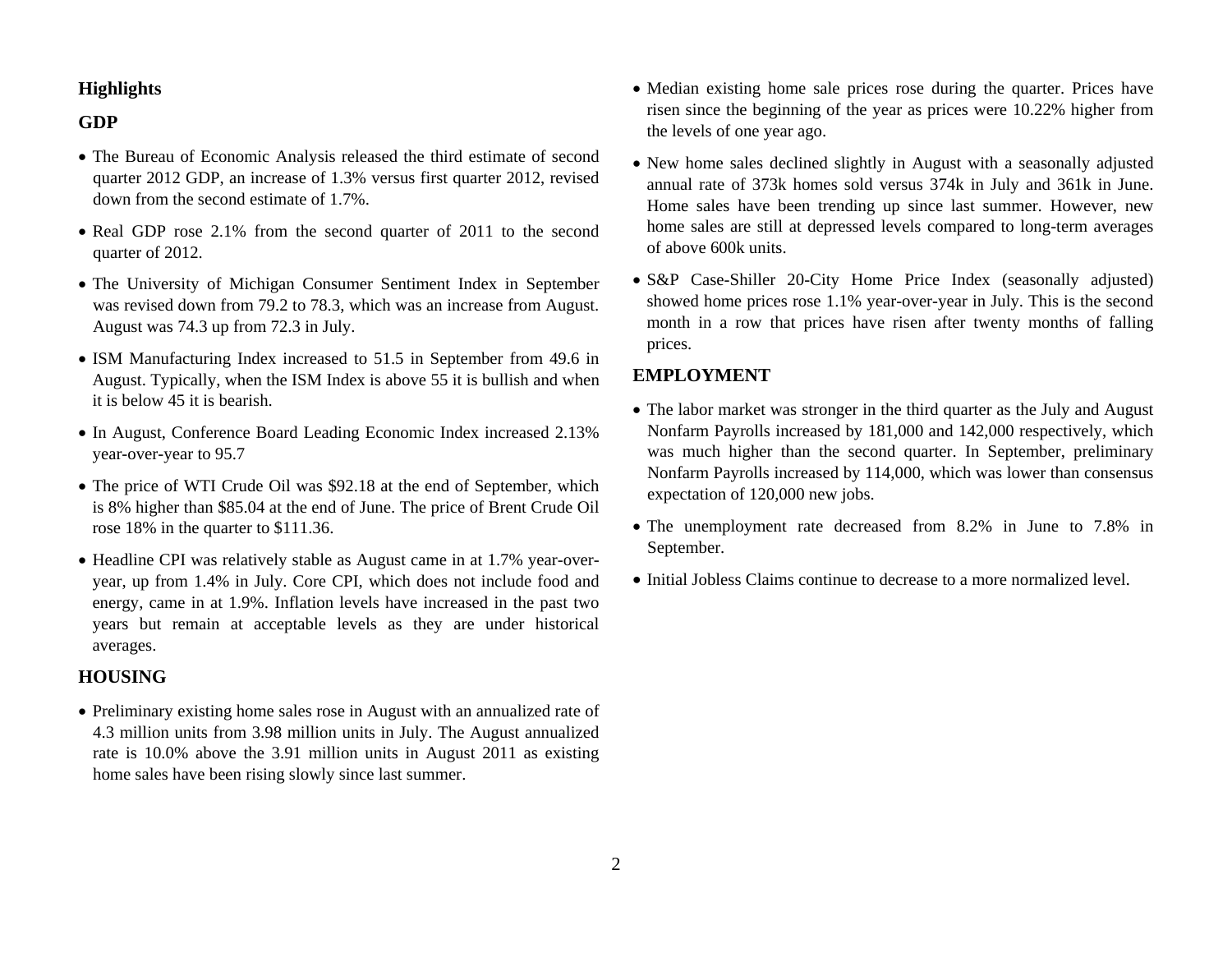## **FIXED INCOME**

- The yields on Treasury securities decreased on a quarter-over-quarter basis with the exception of 3mo and 30 Yr Treasuries. The rising of 30 YR Treasury yields caused the yield curve to steepen.
- The credit segment of the market witnessed a decrease in rates. Yields for High Yield and Emerging Market Debt had the largest decrease in yields; these segments were the best performing in the third quarter.



• The TED Spread, which is the difference between the three-month LIBOR and three-month T-bill rates, has decreased slightly from 0.37% in June to 0.35% currently. A low TED Spread indicates the perceived risk of bank defaults is low.

## **FED POLICY**

• In September, the Federal Open Market Committee (FOMC) announced they will leave the federal funds rate at 0% to 0.25% percent. In addition, they maintained the fed funds rate will likely remain at exceptionally low levels through mid 2015.